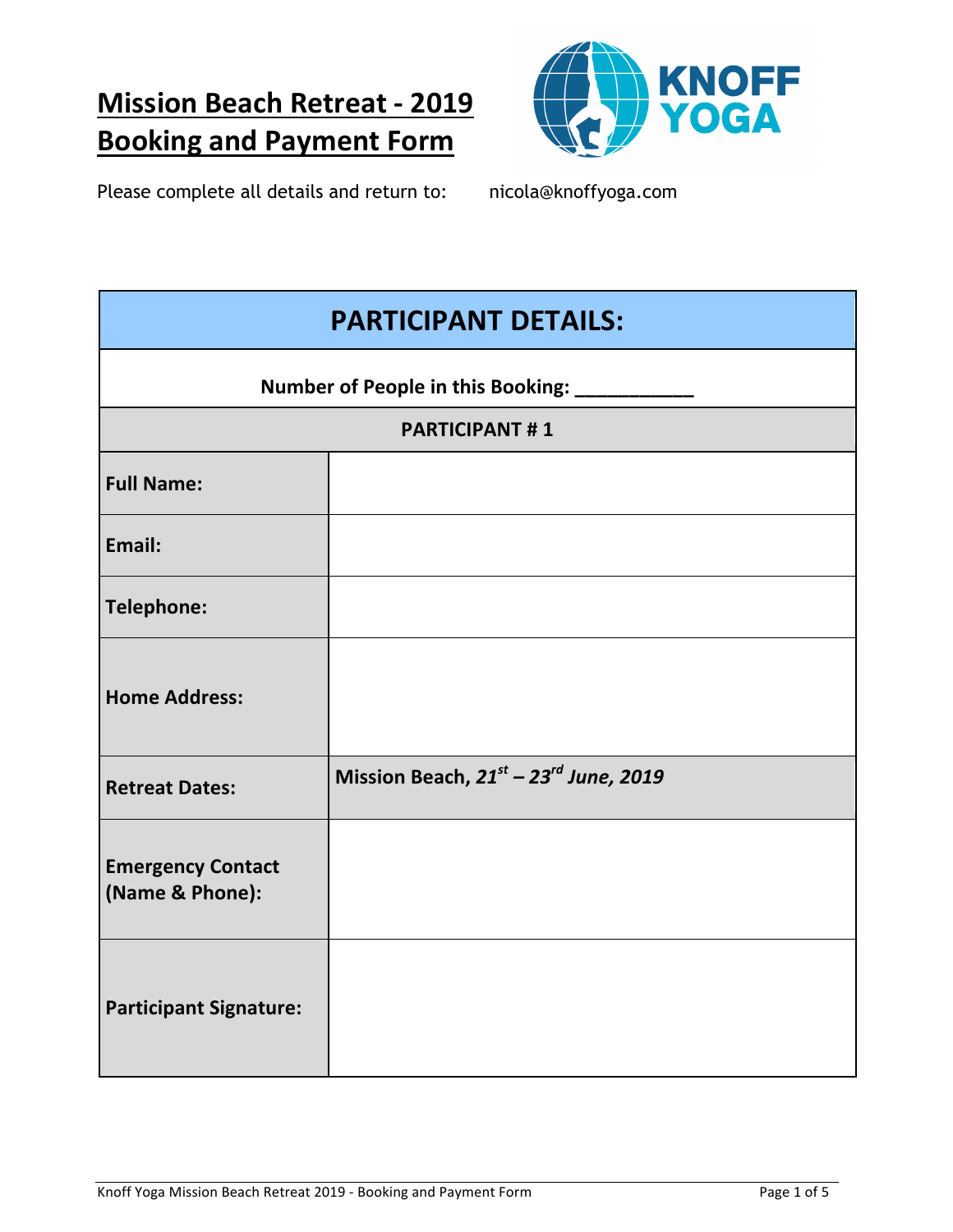Use a copy of this page for each additional person in your booking (if applicable):

| <b>PARTICIPANT DETAILS:</b>                   |                                       |  |
|-----------------------------------------------|---------------------------------------|--|
| PARTICIPANT #: _________                      |                                       |  |
| <b>Full Name:</b>                             |                                       |  |
| Email:                                        |                                       |  |
| Phone #:                                      |                                       |  |
| <b>Home Address:</b>                          |                                       |  |
| <b>Retreat Dates:</b>                         | Mission Beach, 21st - 23rd June, 2019 |  |
| <b>Emergency Contact</b><br>(Name & Phone #): |                                       |  |
| <b>Participant Signature:</b>                 |                                       |  |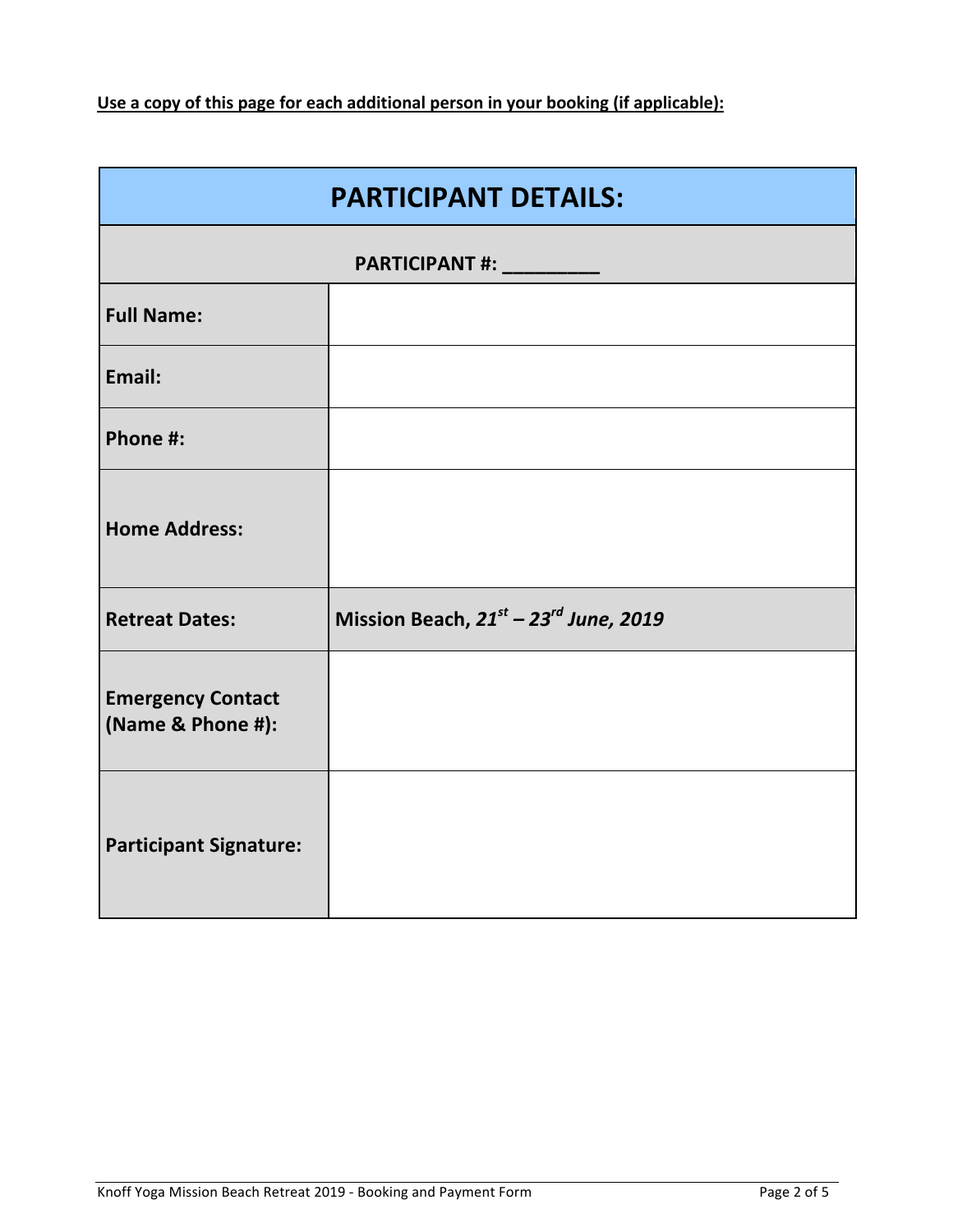| <b>ACCOMMODATION &amp; PAYMENT</b>                                                                                                                                                                                                                                                |                                                                  |  |  |
|-----------------------------------------------------------------------------------------------------------------------------------------------------------------------------------------------------------------------------------------------------------------------------------|------------------------------------------------------------------|--|--|
| <b>STEP 1 - Choose Your Accommodation</b>                                                                                                                                                                                                                                         |                                                                  |  |  |
| • Rainforest Hut - no ensuite<br>Twin Share - \$475.00 per person<br>Single Use - \$545.00<br>• Rainforest Hut with alfresco ensuite*<br>Twin Share - \$505.00 per person<br>Single Use - \$585.00<br>• Deluxe Cabin<br>Twin Share - \$585.00 per person<br>Single Use - \$735.00 |                                                                  |  |  |
| <b>STEP 2 - Payment Options</b><br>(Payment due with this booking form)                                                                                                                                                                                                           |                                                                  |  |  |
| <b>Payment Option 1:</b>                                                                                                                                                                                                                                                          | <b>Payment Option 2:</b>                                         |  |  |
| <b>DEPOSIT ONLY</b>                                                                                                                                                                                                                                                               | <b>FULL PAYMENT</b>                                              |  |  |
| (\$100.00 non-refundable<br>deposit <i>per person</i> )                                                                                                                                                                                                                           | (Includes \$100.00 non-refundable<br>deposit <i>per person</i> ) |  |  |
| Amount:                                                                                                                                                                                                                                                                           | Amount:                                                          |  |  |
| \$                                                                                                                                                                                                                                                                                | $\mathbb S$                                                      |  |  |
| $\mathcal{S}$<br>BALANCE DUE by 10 <sup>th</sup> MAY, 2019:                                                                                                                                                                                                                       |                                                                  |  |  |
| <b>Payments by Direct Deposit</b><br>(BSB: 034-664; Account: 168549; Reference: Surname-Mission)                                                                                                                                                                                  |                                                                  |  |  |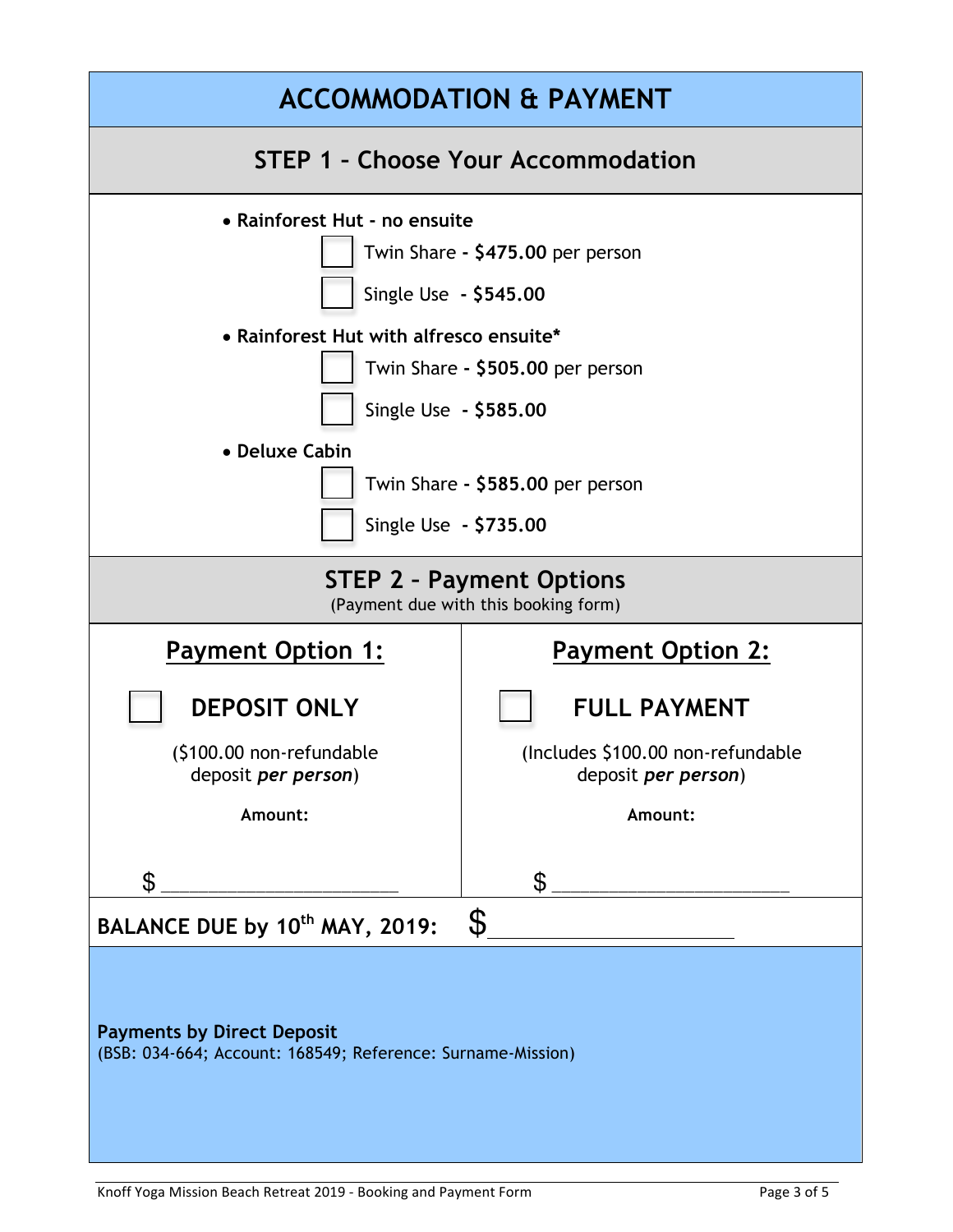# **\*NOTE: Alfresco ensuites are cold-water only**

# **Knoff Yoga Mission Beach Retreat 2019 - Booking Terms and Conditions**

All bookings and payments are made with Knoff Yoga. By booking the Knoff Yoga Mission Beach Retreat with us you are deemed to have agreed to these Booking Terms and Conditions and your booking will be accepted by us on this basis. The services to be provided are those referred to in the Knoff Yoga Mission Beach Retreat brochure.

# **Participant Details**

You must complete and submit the entire Booking and Payment Form above, including payment selected, to secure your position on the Knoff Yoga Mission Beach Retreat (hereafter referred to as the 'Retreat').

# **Bookings and Payments**

For a participant to book/confirm a spot on the Retreat, a non-refundable deposit of \$100.00 per person is required. All final payments must be made by 10<sup>th</sup> May 2018. Payments by direct. Full payment (including non-refundable \$100 deposit per person) can also be made at time of booking.

# **Cancellation by the Participant**

Once booked, a cancellation will only be effective when we receive written confirmation via email. If you cancel your spot on the Retreat after making a booking, the following refund policy applies:

**1.** If you cancel **31 days** or more prior to the Retreat commencement you will be refunded any amounts paid over and above the non-refundable deposit.

**2.** If you cancel 21-30 days prior to the Retreat commencement you will receive 75% minus the nonrefundable deposit.

**3.** If you cancel **13-20 days** prior to the Retreat commencement you will receive 50% minus the nonrefundable deposit.

**4.** If you cancel 12 days or less prior to the Retreat commencement the full Retreat fee is non-refundable.

# **Cancellation by Knoff Yoga**

The Retreat will be confirmed once 10 participants have booked. We may cancel the Retreat at any time prior to departure if due to external events it is not viable for us to operate the planned Retreat. If we cancel the Retreat you may choose between us applying the amounts paid toward an alternative date or receiving a full refund (including deposit). We are not responsible for any incidental expenses that you may have incurred as a result of your booking.

#### **Severability**

In the event that any term or condition contained in these Booking Terms and Conditions is unenforceable or void by operation of law or as being against public policy or for any other reason then such term or conditions shall be deemed to be severed from this contract or amended accordingly only to such extent necessary to allow all remaining terms and conditions to survive and continue binding.

#### **Errors and Omissions**

Although we have made a concerted attempt to verify the accuracy of statements made in our Retreat documentation (including website and brochure), we cannot be held responsible for any error, omission or unintentional misrepresentation that may occur.

#### **Acceptance of Risk**

You acknowledge that it is your own responsibility to acquaint yourself with all possible relevant travel information and the nature of your itinerary. You acknowledge that your decision to attend the Retreat is made in light of consideration of this information and you accept that you assume the personal risks attendant upon such travel.